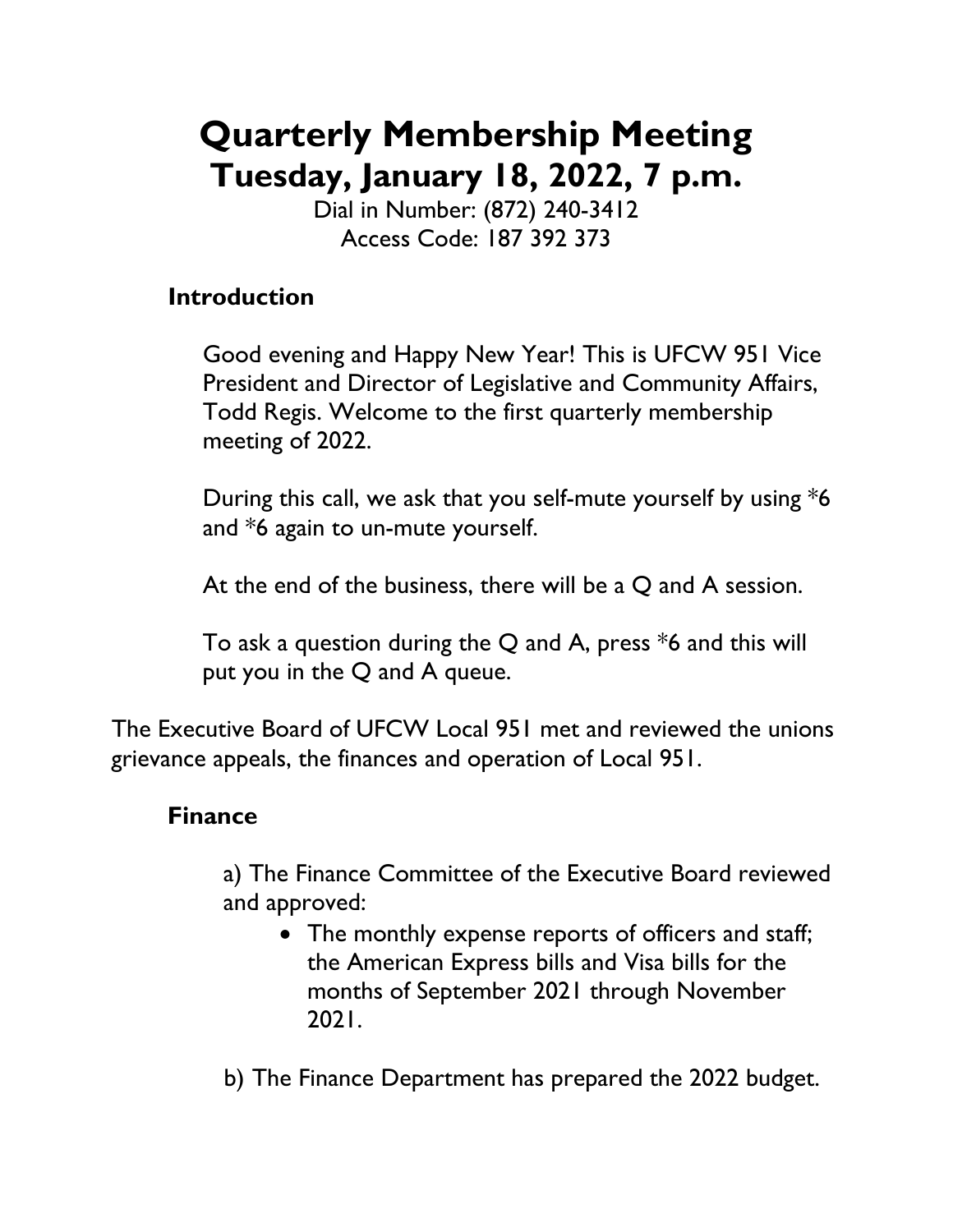- c) The business office is working with the buyer of the Grand Rapids building to accomplish inspections and repairs.
- d) The business office is working on renovations for the new office building.
- e) The business office is moving to a temporary office for the next 12 months.

#### **Politics**

- a) American Rescue Plan (ARP) COVID-19 Funds
	- We continue to lobby the legislative and executive branches of our state government in our effort to convince them that UFCW 951 members deserve essential worker pay from the ARP funds that the state received from the federal government. We are asking for a portion of the \$6.9 billion that the state received from the federal government. We hope to have some results before summer 2022.
- b) State Funds for upgrades and expansion of Michigan Businesses using robotic technology
	- We had a recent meeting with the Governor, her key cabinet and staff, and legislative leadership as we join efforts with Meijer, Spartan/Nash, and the Michigan Food Bank Council, to have general fund and appropriation dollars designated to a fund to assist with Michigan based companies that want to utilize robotic technology to upgrade their current systems or expand their presence in Michigan. This would allow Meijer to receive funds to help build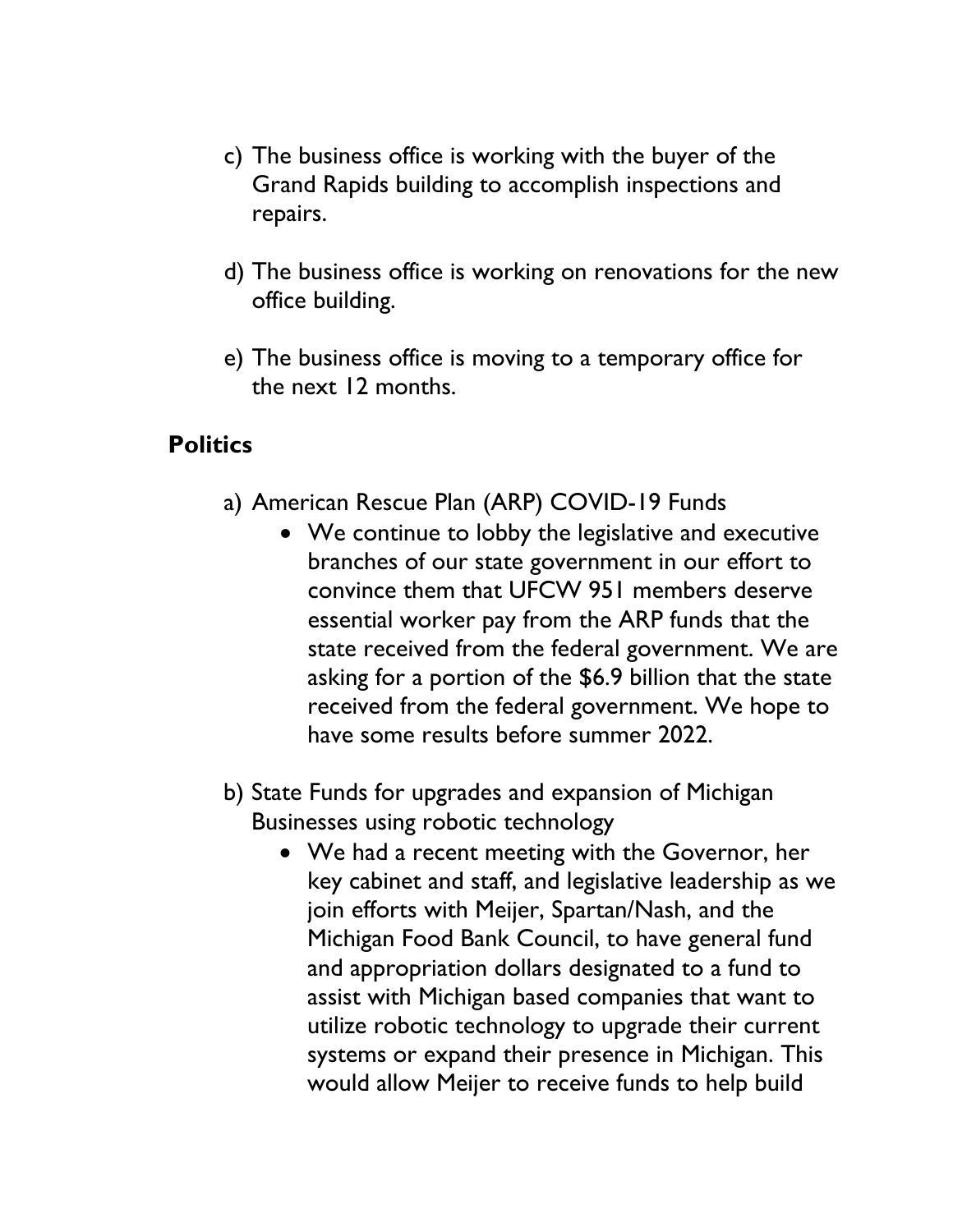another robotic warehouse in Newport as well as to expand fulfillment centers in the state.

• Currently there are no appropriations or laws that allow for Michigan based companies to receive assistance that is equal to the tax deals from Michigan economic development corporation that are offered to Amazon, Kroger, Target and other retail and distribution centers being built in the state, solely because their headquarters are not in the state of Michigan.

#### • c) Minimum Wage increase in 2022

• The minimum wage was increased on January 1, 2022, after a one-year delay due to the unemployment index being over 8.5% on January 1, 2021. The wage went from \$9.65 to \$9.87 an hour. The next scheduled increase will be on January 1, 2023, to \$10.10 an hour. The schedule set by the 2018 legislature is now scheduled to reach \$12.05 on January 1, 2031, which was their attempt to slow the rate that was going to a referendum vote to reach \$15.00 by January 2025. Expect this to be an issue in upcoming elections.

## • d) Federal Legislation

• **Build Back Better –** This bill would put at least \$2.2 trillion into additional programs including childcare credits, free community college and student loan forgiveness to name a few. The original bill has been adjusted numerous times in attempts to appease Senator Joe Manchin (D) – West Virginia and it is expected that in 2022 there will be continued negotiations on this bill in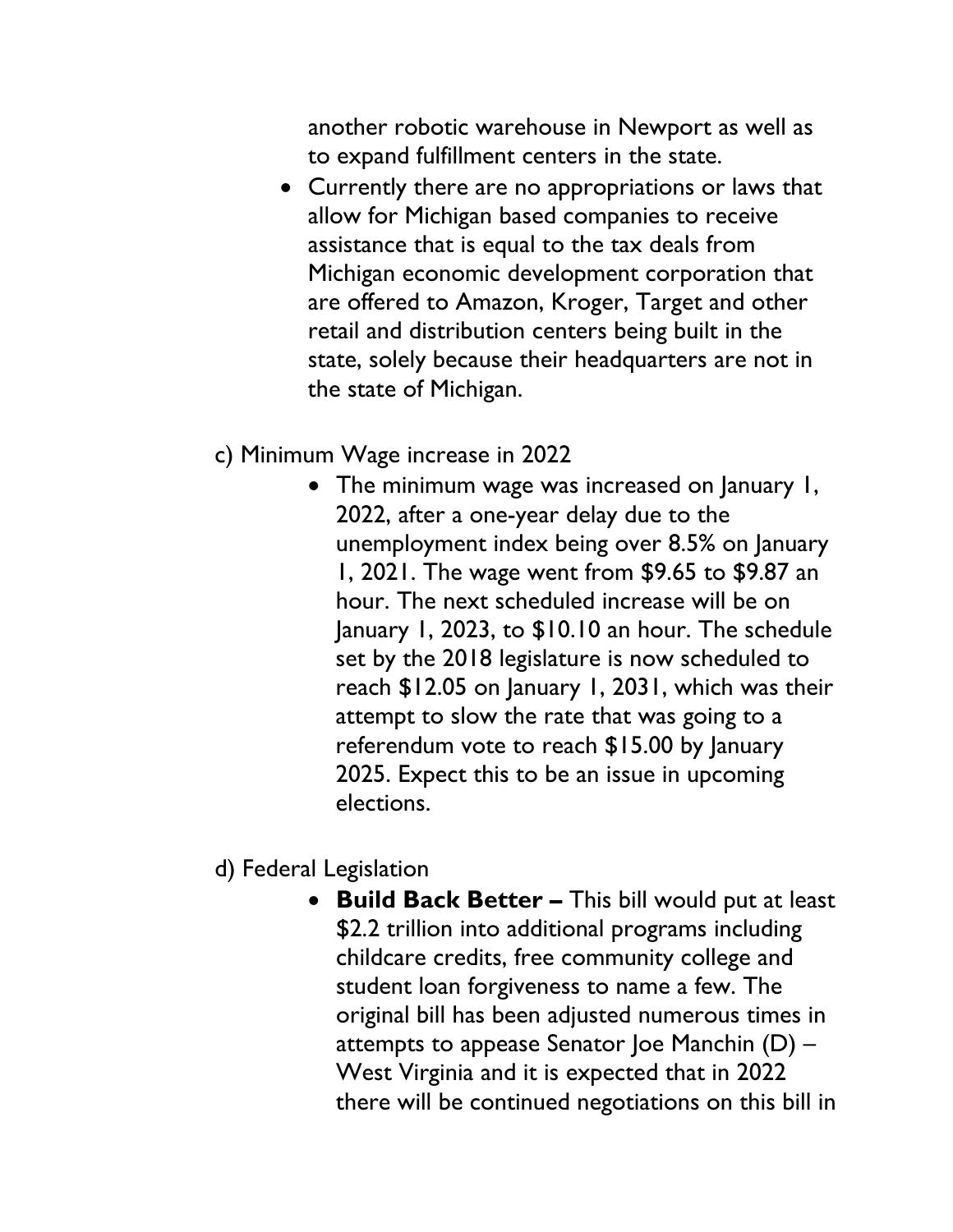the Senate to get this passed in some version prior to June 2022.

- **H.R. 1 – The For the People Act** is the most significant voting rights and democracy reform in more than half a century is still being debated in the Senate and is expected to have a tough time getting to a vote.
- **The Protecting the Right to Organize (PRO) Act –** the strongest pro-labor bill introduced in decades in the US Congress has passed the US House and is awaiting action in the US Senate which has been delayed until 2022 and is expected to be less receptive to moderates and conservatives and have a tough time getting to a vote.
- e) UFCW International ABC Sign Up contest
	- Beginning in May and continuing through December, every UFCW local is being encouraged to increase ABC contributions in a nationwide contest. The monthly contest tracks ABC contributions by local. Local 951 has submitted 387 new/increased ABC contributions in the month of September, 582 in October and 573 in November. Local 951 has the most submissions and is currently the top Local in Region 4 for total amount raised.
- f) Candidate Endorsements
	- Local 951 is recommending the following candidates for election this Fall:
		- Attorney General Dana Nessel
		- Secretary of State Jocelyn Benson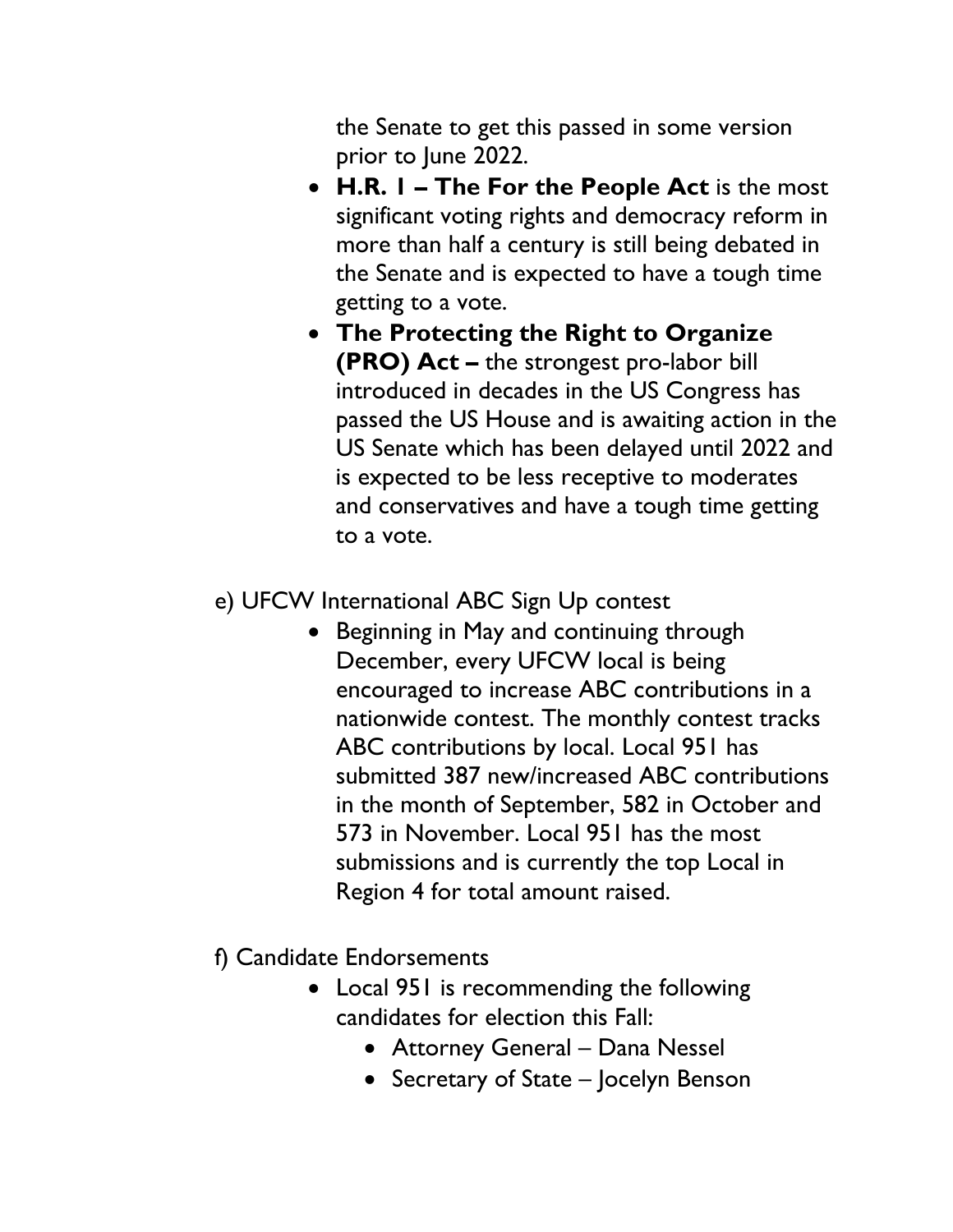- Due to the delayed redistricting maps and certification from the citizens commission, Local 951 is delaying endorsements of US House of Representatives, Michigan Senate and Michigan House members until final certification of the representation district maps by the commission. (The maps were revealed just a few weeks prior to this meeting, but are being sued in the courts for being unfair)
- g) Organizing Update
	- Local 951, MI Workforce Development and Cultivatd, LLC aka Northwood Cannabis have signed a Memorandum of Understanding that is creating a cannabis employee apprenticeship in Jackson, MI that will be used to train and certify current and future cannabis employees for their roles in the industry. The program will be similar to programs in California and New Jersey that use state dollars to train employees and allows UFCW to be familiar to workers in the industry.
	- Local 951 and Cultivatd, LLC aka Northwood Cannabis have signed a Labor Peace Agreement and Neutrality/Card Check Letter of Understanding that will allow Local 951 to represent all workers at their facilities in our jurisdiction. In January 2022, we expect that they will be granted a license for grow and retail facilities in Jackson, MI. They project the grow operation to start with 35-50 employees and reach about 100 when fully operational. The retail side is expected to have 20-25 employees. They hope to be approved for operational growing in Spring 2022 and to have retail facility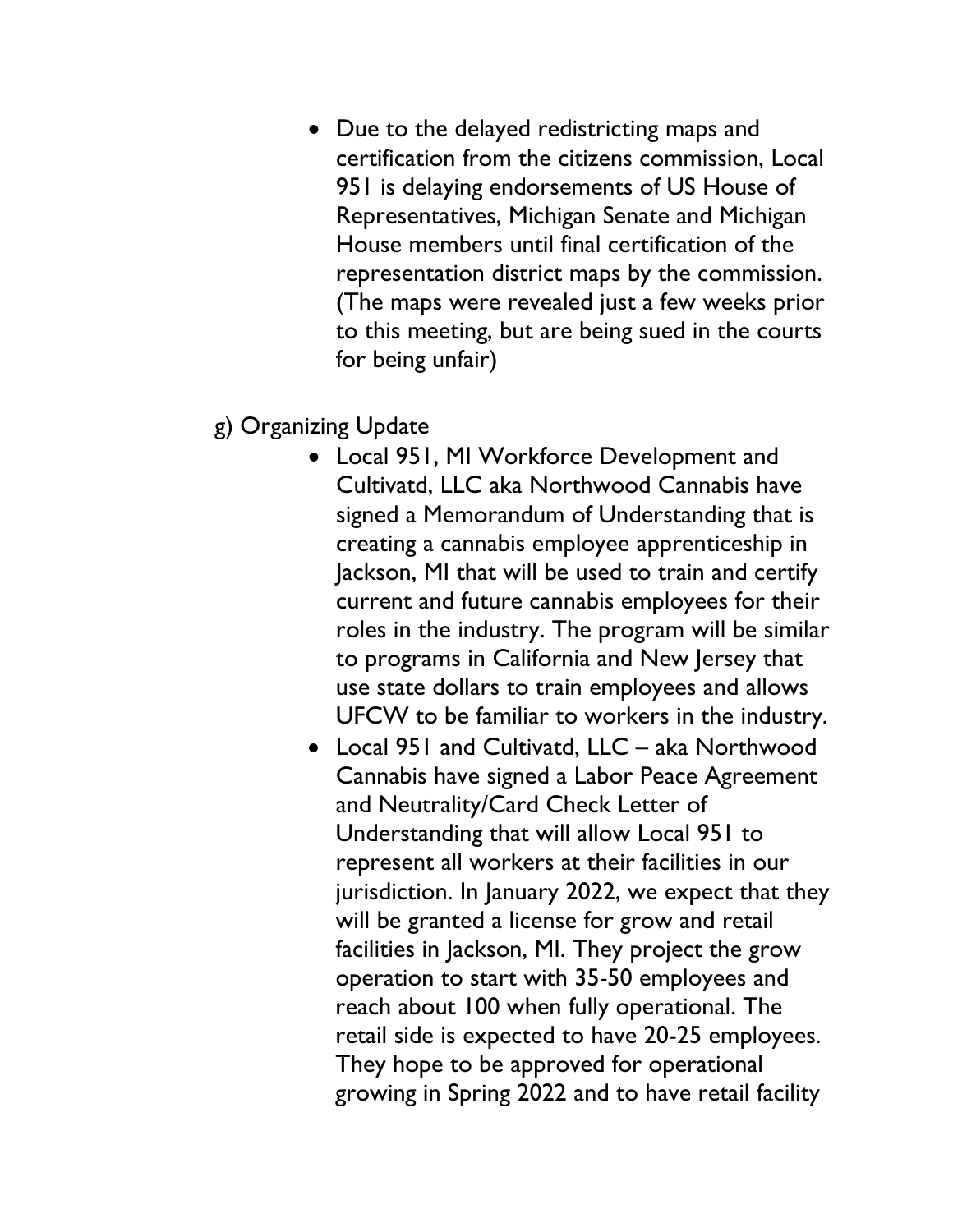open by late 2022. They are also looking at future sites throughout Local 951's jurisdiction along Interstate 94 and Interstate 69 for retail operations.

### **Contract Administration**

- a) Grievances
	- The Local currently has 151 pending grievances. At the end of 2021, 1,636 grievances had been settled, discontinued, or withdrawn.
- b) Pending Arbitrations
	- M582: Derrick Hills violation of company policy, scheduled for Jan. 18, 2022

# **Collective Bargaining**

- a) Meijer
	- Local 951 negotiated a Letter of Understanding for Activity Base Pay for DF85 in Lansing.
	- Local 951 engaged in talks regarding an autonomous switcher in Lansing Outbound Logistics.
	- Local 951 negotiated an updated Letter of Understanding for DF85 Retention Bonus.
	- Local 951 negotiated a Letter of Understanding for Curbside Pay for Performance Pilot in four stores.
	- Local 951 negotiated a Letter of Understanding for an Extension of Seasonal Premiums at M257, M251 and M271, these premiums will expire in January 2022.
	- UFCW Locals have picked dates for bargaining the 2023 Meijer Universal Benefits Agreement benefits Letter of Understanding.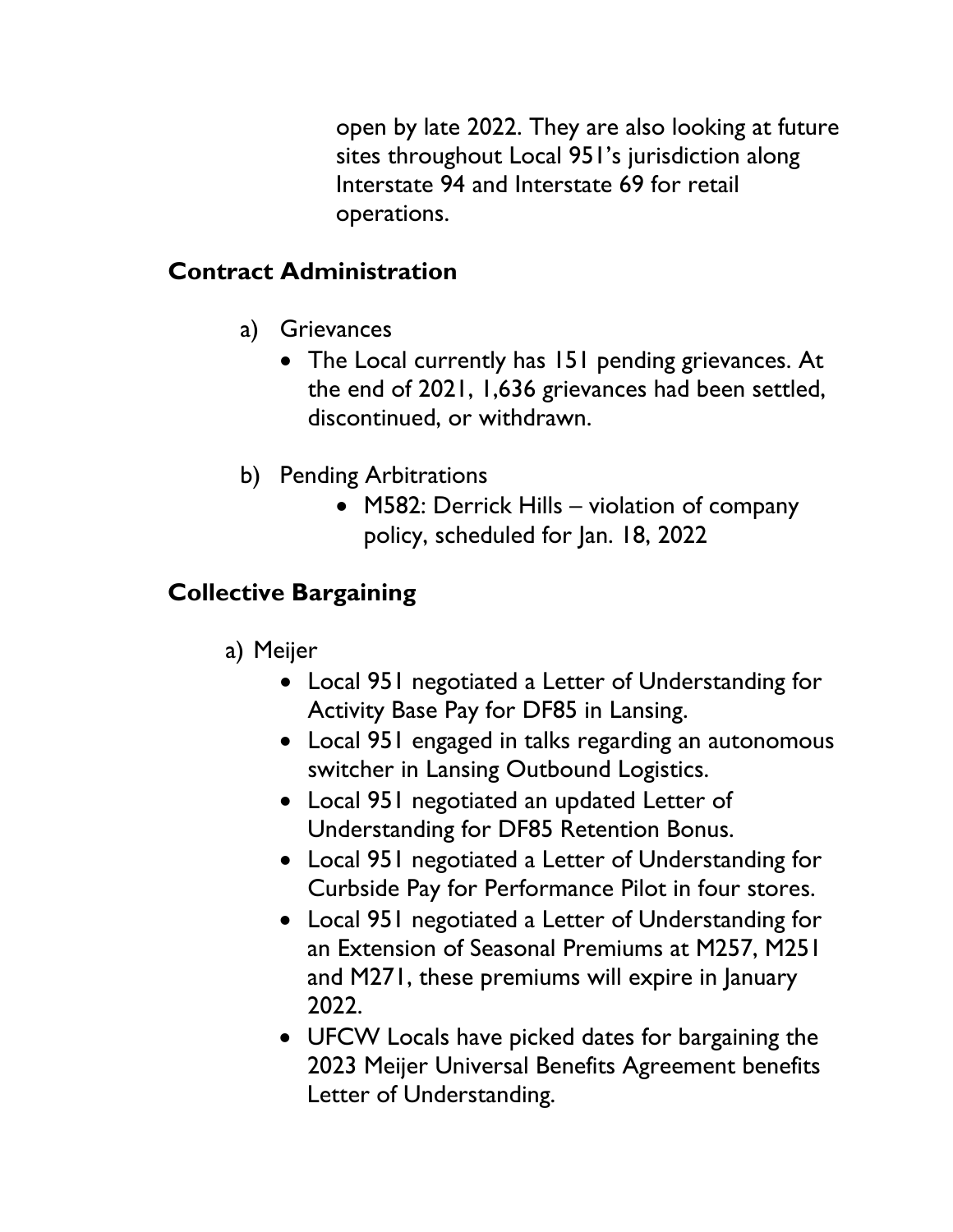- Settlement on  $3<sup>rd</sup>$  shift premium for Pricing team has been reached and members received \$12,000 in backpay.
- The Guest Convenience Pilot for Eastern regional stores continue.
- The Canteen Services Deli Pilot continues in four Meijer stores.
- b) Kroger
	- Contracts have been proofed, signed, and distributed to members.
- c) Rite Aid
	- Talks have begun on a new management structure at Rite Aid stores.
	- Local 951 negotiated a Letter of Understanding for wages and increases for all members and a Pharmacy Tech bonus.
- d) Polly's
	- Contract was overwhelmingly ratified.
- e) Harding's
	- A new Letter of Understanding had been bargained for Benefit rates at the Heartland Fund.

## **Communications, Membership Services and Education**

- a) Publications
	- During the fourth quarter of 2021, the department continued work on UFCW 951's regular publications – *The Bulletin, The Voice of 951, and The Steward Update.* Handbills and postings were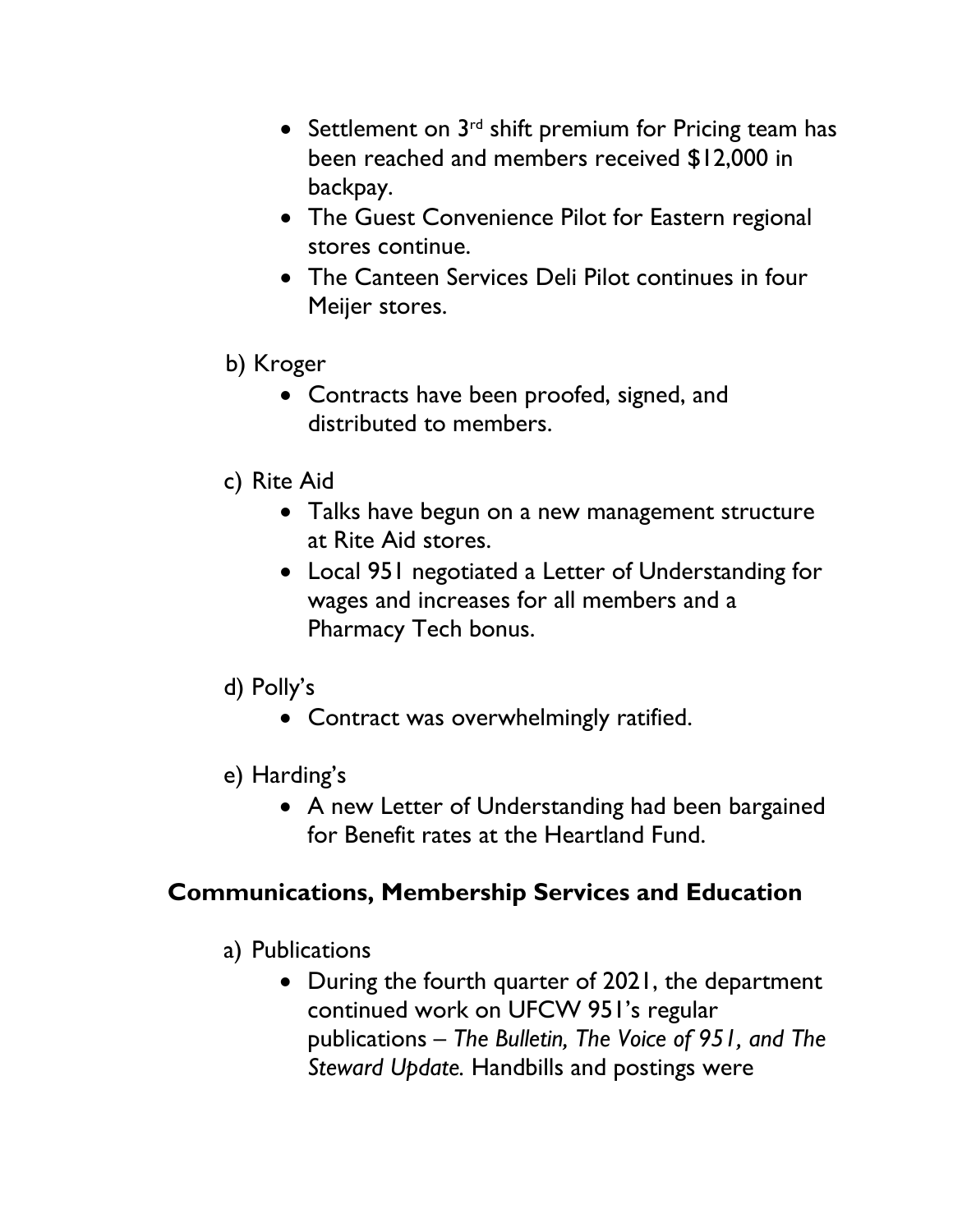developed to publicize membership contests and events.

- The communications department created materials for the Big Buck contest, the UFCW 951 Ice Fishing Tournament and the Detroit Pistons game.
- b) Video/Social Media/Texting
	- During the fourth quarter of 2021, the department regularly used the local's social and electronic media to further communicate important information to the membership. Our Facebook likes have increased to 3,700, our Twitter followers increased to a total of 678 and we have increased our Instagram followers as well, to 895.
	- The department sent a variety of different text messages to members during the quarter, pertaining to our Holiday Giveaway, contract information, health benefits and new member information.
- c) Education
	- The communications department is actively working on invitations and presentation materials for the return of our in-person steward conferences taking place across the state in March/April. Stewards will receive more information in the coming weeks.
- d) Member Services/Events
	- UFCW 951 Foundation
		- The eighth annual UFCW 951 Foundation Bowl-a-thon events surpassed the fundraising goal of \$70,000, raising a record-high amount of over \$83,000 for the Foundation.
		- The communications department coordinated the awarding of the fourth quarter child care,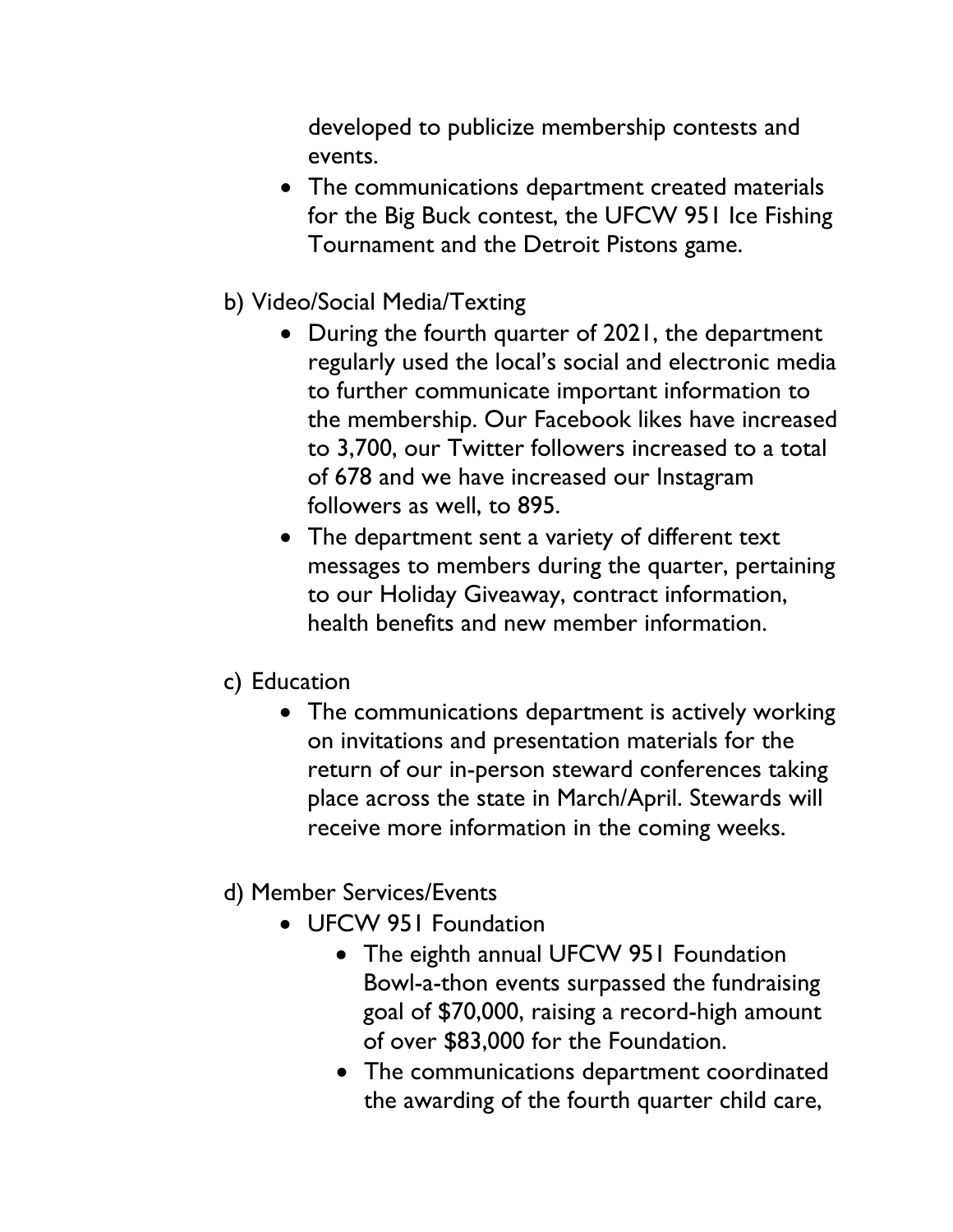educational and family enrichment scholarships along with housing, medical, transportation and utility reimbursement scholarships.

- Membership Matters Give-a-Way
	- The communications department awarded Membership Matters Give-a-Way prizes for October, November and December. December's \$5,000 dream vacation was awarded to a long-time member from Meijer in early January. The local had over 8,875 members enter the giveaway in 2021.
- Holiday Giveaway
	- The communications department planned the 2021 Holiday Giveaway with a total of 60 winners awarded throughout the state. A Hustle text was sent allowing members to register for the giveaway online, and union representative handed out forms in the units as well. A total of \$12,000 in VISA gift cards were given away to random UFCW 951 members from November 16 through the end of December.
- Big Buck
	- Our annual Big Buck tournament contest submissions continues to come in. Winners will be selected in early 2022.
- Story Contest
	- During the last quarter we asked members to enter the UFCW 951 Story Contest, a way of members telling us about their experience during the pandemic, and how the union helped them get through the last year and a half. A panel of judges reviewed the submissions and awarded \$500 to the member